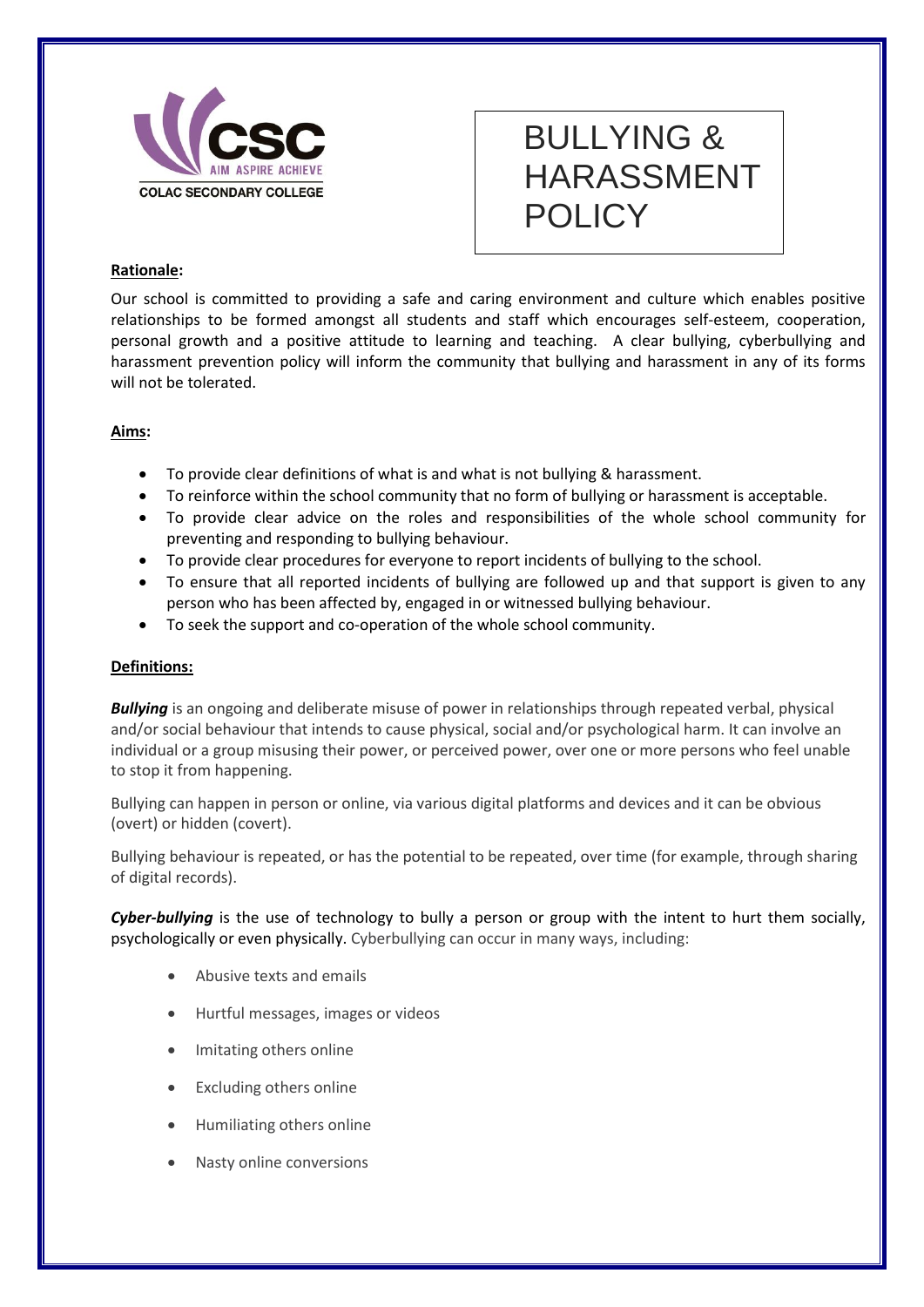*Harassment* is behaviour which is intended to trouble or annoy someone, for example repeated attacks on them or attempts to cause them problems.

It is any verbal, physical or sexual conduct (including gestures) that is uninvited, unwelcome and could reasonably be expected to cause offence, humiliation or intimidation to a person.

Bullying of any form or for any reason can have immediate, medium and long-term effects on those involved, including bystanders. Single incidents and conflict or fights between equals, whether in person or online, are not defined as bullying.

Behaviours that do not constitute bullying include:

- Mutual arguments and disagreements (where there is no [power imbalance\)](https://bullyingnoway.gov.au/WhatIsBullying/DefinitionOfBullying/Pages/Glossary.aspx#P)
- Not liking someone or a single act of social rejection
- One-off acts of meanness or spite
- Isolated incidents of aggression, intimidation or violence.

#### **Implementation:**

Our school will actively promote a positive and welcoming personal environment for all members of the school community.

We acknowledge that bullying and harassment can result in anger, embarrassment, fear and humiliation, loss of self-confidence and reduced function and potential.

Bullying and harassment will be addressed, individual differences will be respected and students and staff will be enabled and supported in their pursuit of learning and teaching.

- A whole school approach will be implemented to deal with bullying (including cyberbullying) and harassment in a consistent and systematic way.
- New students and staff will be informed of the anti-harassment policy and practices at the commencement of their time at the school.
- Complaints of harassment will be heard in confidence and taken seriously.
- Preventative curriculum programs will be implemented that promote resilience, life and social skills, assertiveness, conflict resolution and problem solving.
- The school will implement periodic information sessions for staff, provide specialist resources such as books, videos & kits and off site in-service activities to assist them in responding appropriately to bullying & harassment issues in and outside of the classroom.
- There will be disciplinary consequences, covering a range of strategies, for those in breach of the Bullying (including cyberbullying) and Harassment Policy, guidelines & procedures.

### **Primary Prevention:**

- Providing programs that promote resilience, life and social skills, assertiveness, conflict resolution and problem solving.
- Bullying surveys administered and acted upon at least twice a year.
- 'Respectful Relationship's' Program implemented across the school.
- Classroom teachers to endorse the school Bullying and Harassment Policy.
- Curriculum to include anti-bullying/harassment messages and strategies.
- The Bullying and Harassment Policy will be accessible to all staff, students and parents.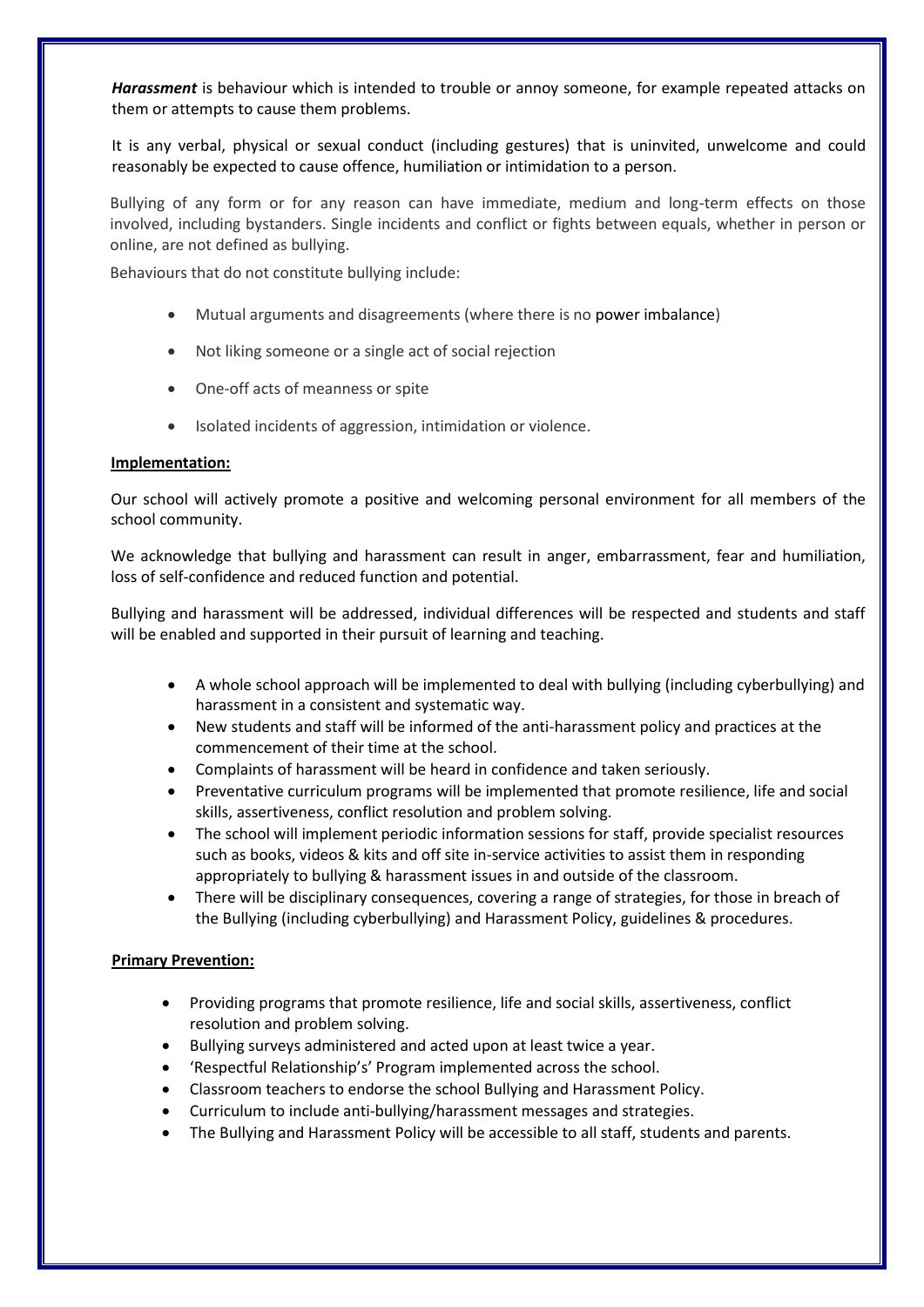### **Early Intervention**

- A 'Desktop App' will be available to all students with an iPad to encourage the reporting of bullying behaviour.
- Students will be encouraged to report any inappropriate behaviour to a trusted adult in the school community.
- Students that show initiative and positive behaviour in the classroom or yard will be acknowledged via public recognition.
- Parents will be encouraged to contact the school if they become aware of an issue.
- Yard 'Hot Spots' identified as problem areas are to have greater adult supervision to minimise bullying incidents.
- Students are encouraged to use resources available to them to seek assistance if they feel that they are not able to inform a trusted adult.
- Kids Helpline information downloaded onto devices for students to access.

### **Intervention**

- Once identified, each alleged bully, victim and witnesses will be spoken with, and all incidents or allegations of bullying/harassment will be fully investigated and documented.
- Both alleged bullies and victims will be offered counselling and support.
- Incidents involving assault, threats, intimidation or harassment will be referred directly to the Victoria Police Youth Resource Officer.
- If student bullying/harassment persists, parents will be contacted and consequences implemented consistent with the school's Student Code of Conduct.
- If staff bullying/harassment persists the Principal (or nominee) will commence formal disciplinary action in line with DET requirements.
- All complaints of harassment/bullying will be heard in confidence and taken seriously.

### **Post Violation**

- The Principal (or nominee) will provide disciplinary consequences including suspension in accordance with the Department of Education and Training (DET) guidelines.
- Ongoing measures for identified person/s groups may include:
	- Management meetings.
	- Separated areas in the yard for particular student/s groups.
	- 'Time in' areas.
	- Ongoing monitoring of identified bullies through the "Anti-Bullying' Survey.
	- Rewards for positive behaviour.
- Consequences for staff will be individually based and will follow departmental procedure.

### **REFERENCES:**

DEECD's [Student Engagement and Inclusion Guidance 2014: Student Engagement Policy](http://www.eduweb.vic.gov.au/edulibrary/public/stuman/wellbeing/segpolicy.pdf) 

<http://www.education.vic.gov.au/school/principals/participation/Pages/studentengagementguidance.aspx>

The school's Acceptable Use Agreement (re cyber-bullying)

DEECD's [Bully](http://www.education.vic.gov.au/school/teachers/health/Pages/respectfulsch.aspx#mainContent) Stoppers: Make a Stand, Lend a Hand

<http://www.education.vic.gov.au/about/programs/bullystoppers/Pages/default.aspx>